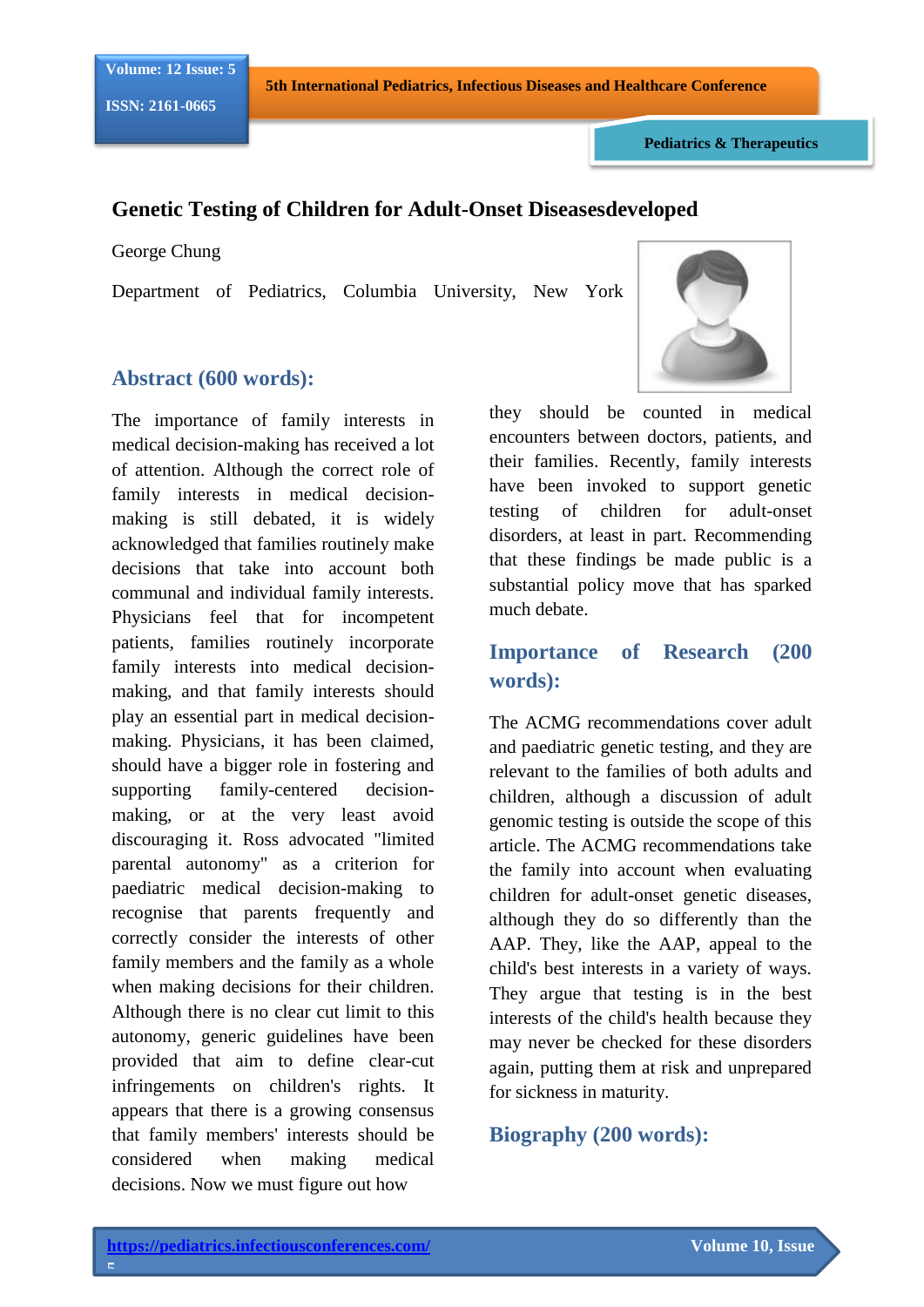**5th International Pediatrics, Infectious Diseases and Healthcare Conference**

**ISSN: 2161-0665**

George Chung is the Department of Pediatrics, Columbia University, New York. He has lectured nationally and internationally and has published on many aspects of pediatrics care. He attended medical school and completed his surgical residency in Columbia University, and completed a surgical pediatrics fellowship in New York. He has been named to the Top Docs list and has won awards for the development of multidisciplinary pediatric care programs.

# **Information of Institute (200 words):**

Columbia University is a private Ivy League research university in New York City. Established in 1754 as King's College on the grounds of Trinity Church in Manhattan, Columbia is the oldest institution of higher education in New York and the fifth-oldest institution of higher learning in the United States. It is one of nine colonial colleges founded prior to the Declaration of Independence, seven of which belong to the Ivy League. Columbia is ranked among the top universities in the world by major education publications

#### **Institution:**



**References (15-20):**

**5**

1. Hardwig J. What about the family? Hastings Cent Rep. 1990;20(2):5– 10

**Pediatrics & Therapeutics**

- 2. [Lindemann Nelson H, Lindemann](https://www.longdom.org/pediatrics-therapeutics/archive.html) [Nelson J. The Patient in the](https://www.longdom.org/pediatrics-therapeutics/archive.html)  Family. New York, NY: [Routledge; 1995](https://www.longdom.org/pediatrics-therapeutics/archive.html)
- 3. [Blustein J. Parents and Children:](https://www.longdom.org/pediatrics-therapeutics.html)  [The Ethics of the Family. New](https://www.longdom.org/pediatrics-therapeutics.html)  [York, NY: Oxford University](https://www.longdom.org/pediatrics-therapeutics.html)  [Press; 1982](https://www.longdom.org/pediatrics-therapeutics.html)
- 4. Ross LF. Children, Families, and Health Care Decision-making. Oxford, United Kingdom: Oxford University Press; 1998
- 5. Hardart GE, Truog RD. Attitudes and preferences of intensivists regarding the role of family interests in medical decision making for incompetent patients. Crit Care Med. 2003;31(7):1895– 1900
- 6. Hardart G. Including the family's interests in medical decision making in pediatrics. J Clin Ethics. 2000;11(2):164–168
- 7. American Academy of Pediatrics Committee on Bioethics . Religious objections to medical care. Pediatrics. 1997;99(2):279–281
- 8. Kopelman LM. The best interests standard for incompetent or incapacitated persons of all ages. J Law Med Ethics. 2007;35(1):187– 196
- 9. Green RC, Berg JS, Grody WW, et al. American College of Medical Genetics and Genomics . ACMG recommendations for reporting of incidental findings in clinical